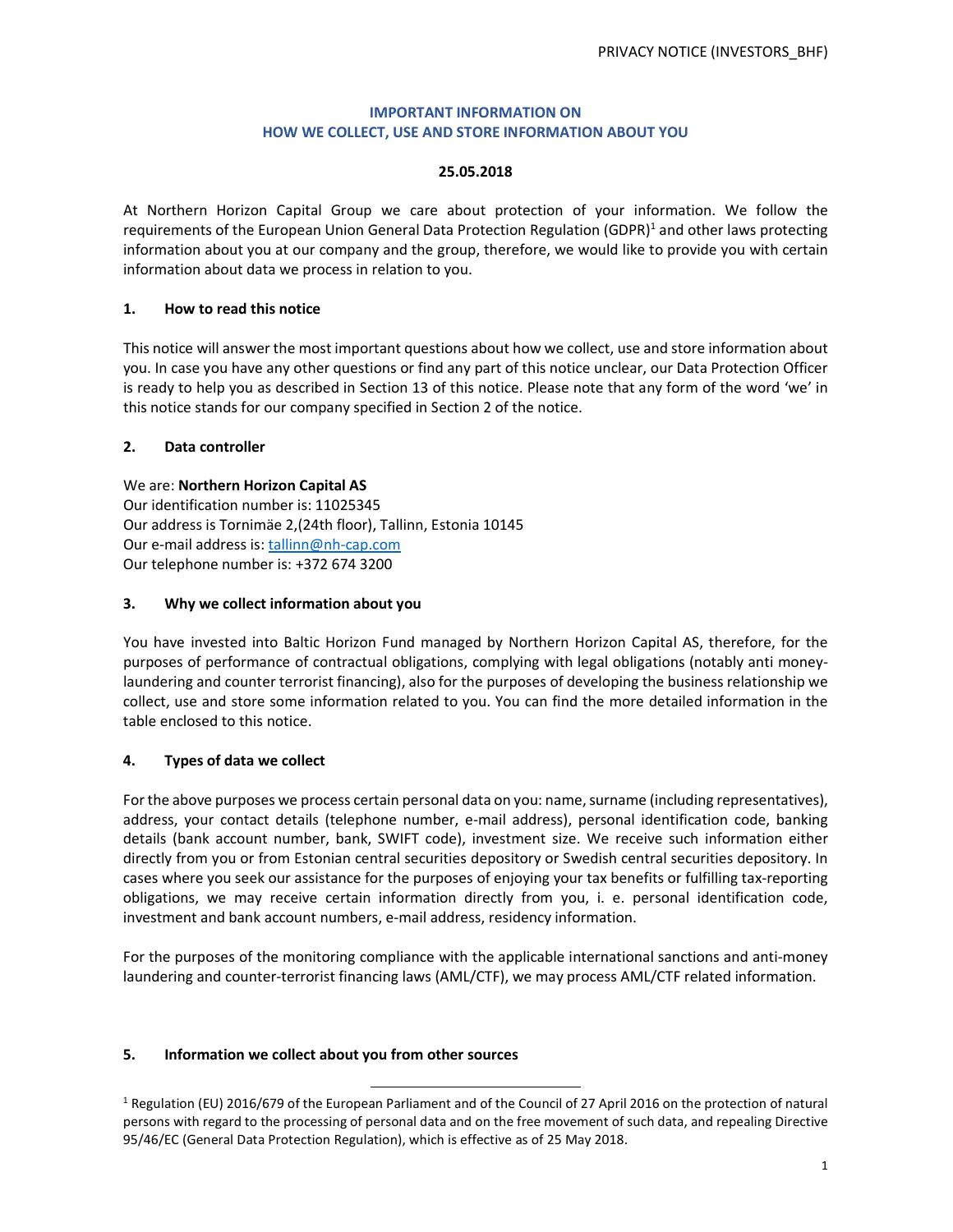We receive (or may get access to) information on you from Estonian central securities depository or Swedish central securities depository, i.e. account number, holder name, personal identification code, residence, investor type (retail/company), balance, percentage of ownership, account operator, gross amount, TAX amount, NET amount, investment account information.

### **6. Grounds for collecting information**

When processing personal data for the purposes explained in this notice, we rely on the need to perform the contractual obligations between you and us based on the fund rules and prospectus. We also need your information to comply with the law, in particular tax laws and anti-money laundering and counter terrorist financing laws.

In addition to aforementioned legal grounds, we also rely on our legitimate interest in maintaining business relationship and communication with you, also ensuring the possibility to establish, exercise and defend the legal claims, should it be the case. We consider that our legitimate interests comply with the law and the legal rights and freedoms of our investors.

#### **7. Sensitive information**

We do not process any sensitive information on you.

## **8. Automatic decision making or profiling**

Please note that no automatic decision making or profiling is used with us.

## **9. How do we share information about you**

Please note that only people who need to process your personal data for the purposes mentioned in this notification have the access to your personal data.

We may need to share your personal data with our suppliers or sub-suppliers when they perform services on our behalf, including accountants, persons providing compliance services (currently Northern Horizon Capital AIFM OY, Finland), certain fund administration and routine service providers (currently Northern Horizon Capital UAB, Lithuania), companies supporting and maintaining our IT systems or archiving service providers. Central securities depositaries, banks, stock exchanges, insurers, legal advisors or auditors are the separate controllers who process your data according to their own internal policies and procedures.

#### **10. Transfers of data outside the European Economic Area 2**

We do not transfer your data outside the EU/EEA.

#### **11. Storage**

Your personal data will be stored for above-specified purposes for as long as you are investor of Baltic Horizon Fund and ten (10) years after termination of investor relationship.

#### **12. Your rights**

In order to assist you in implementing your rights please contact our Data Protection Officer as described below. You have the right to know what information we have about you. You are also entitled to request us to correct incorrect information about you and in some cases you may also request us to delete your

<sup>1</sup>  $2$ This is all members of the European Union plus Iceland, Lichtenstein and Norway.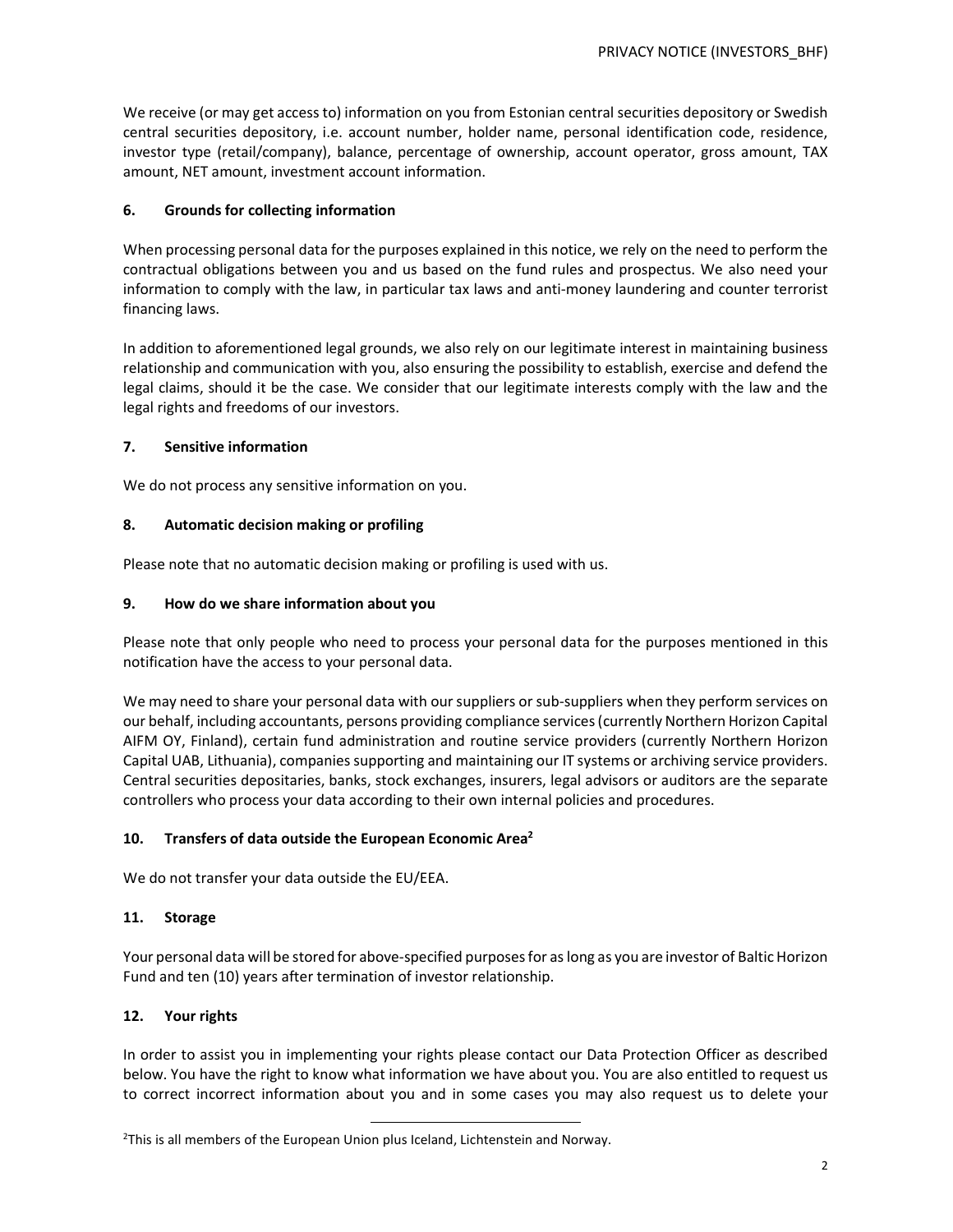information or restrict use or deletion of your information. You can also object to collection, use and storage of your certain information at our company. You also have the right to request us to export your data to you or transfer it to other companies.

If you are dissatisfied with how we process your personal data, you are also entitled to submit a complaint to Estonian Data Protection Inspectorate (*http://www.aki.ee/en/inspectorate)*.

## **13. Assistance of Data Protection Officer**

If you have any inquiries or comments regarding how we collect, use and store information about you, Northern Horizon Capital Group has the Data Protection Officer to help you. Please feel free to contact us at dataprotection@nh-cap.com.